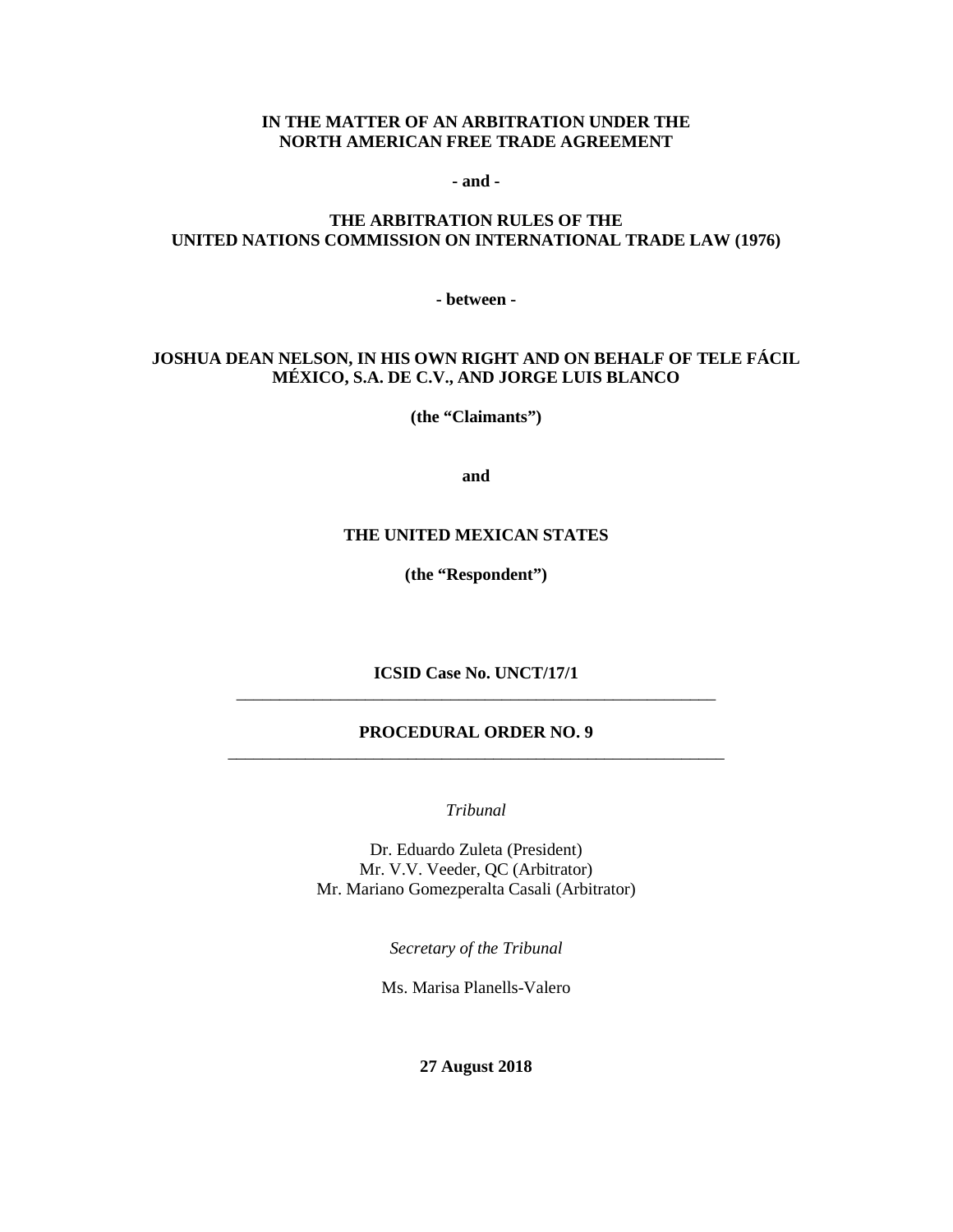## **I. Procedural history**

- 1. On 16 August 2018, Respondent requested a 3-week extension (until 18 September 2018) for the filing of its Rejoinder based, *inter alia*, on the following grounds: (i) changes in the Mexican government, with the inauguration of the new government taking place on 1 December 2018; (ii) the move of the Secretaría de Economia to its new offices, scheduled to take place between 20-30 August 2018; (iii) the closing of the IFT from 14-29 July 2018, a period during which the Secretaría de Economia was unable to work with the IFT in the preparation of the Rejoinder; (iv) the unexpected resumption of the NAFTA renegotiations, which increased the workload of the Dirección General de Consultoría Jurídica de Comercio Internacional and; (v) the fact that Claimants have yet to produce the documents corresponding to Respondent's Request No. 9 regarding the CDRs, in accordance with Procedural Order No. 8.
- 2. On 22 August 2018, Claimants objected to Respondent's extension request alleging, *inter alia*, that: (i) during the negotiation of the applicable procedural schedule Respondent should have foreseen that the period of time to prepare its Rejoinder would fall during the transition term after Federal Elections; (ii) Respondent did not provide details as to why the moving process would disrupt its ability to file the Rejoinder; the moving date was likely scheduled well in advance of the move and complications should have been anticipated; (iii) the two-week term during which the IFT was closed was established since December 2017 and, in any case, the IFT could have made its personnel available; (iv) Respondent did not provide details as to how the NAFTA renegotiation affected the preparation of the Rejoinder and workloads for this matter could have and should have been foreseen; and, (v) finally, with respect to the CDRs, Claimants explained that the Parties have not reached an agreement regarding their production and indicated they were willing to accept a filing of Respondent's Rejoinder by the scheduled date (28 August 2018) with an opportunity for Respondent to address the CDRs at a later date thought an amendment of the Rejoinder.
- 3. Regarding the CDRs, the Tribunal notes that since 9 August 2018, through Procedural Order No. 8, the Tribunal ordered their production and invited the Parties to agree on procedures to ensure confidentiality of the documentation and inform the Tribunal of any agreement by no later than 20 August 2018.
- 4. On 21 August 2018, Claimants informed the Tribunal of the proposal sent the day before to Respondent regarding the production of the CDRs. On that same day, Respondent sent its comments on Claimants' proposal. From the Parties' submissions, the Tribunal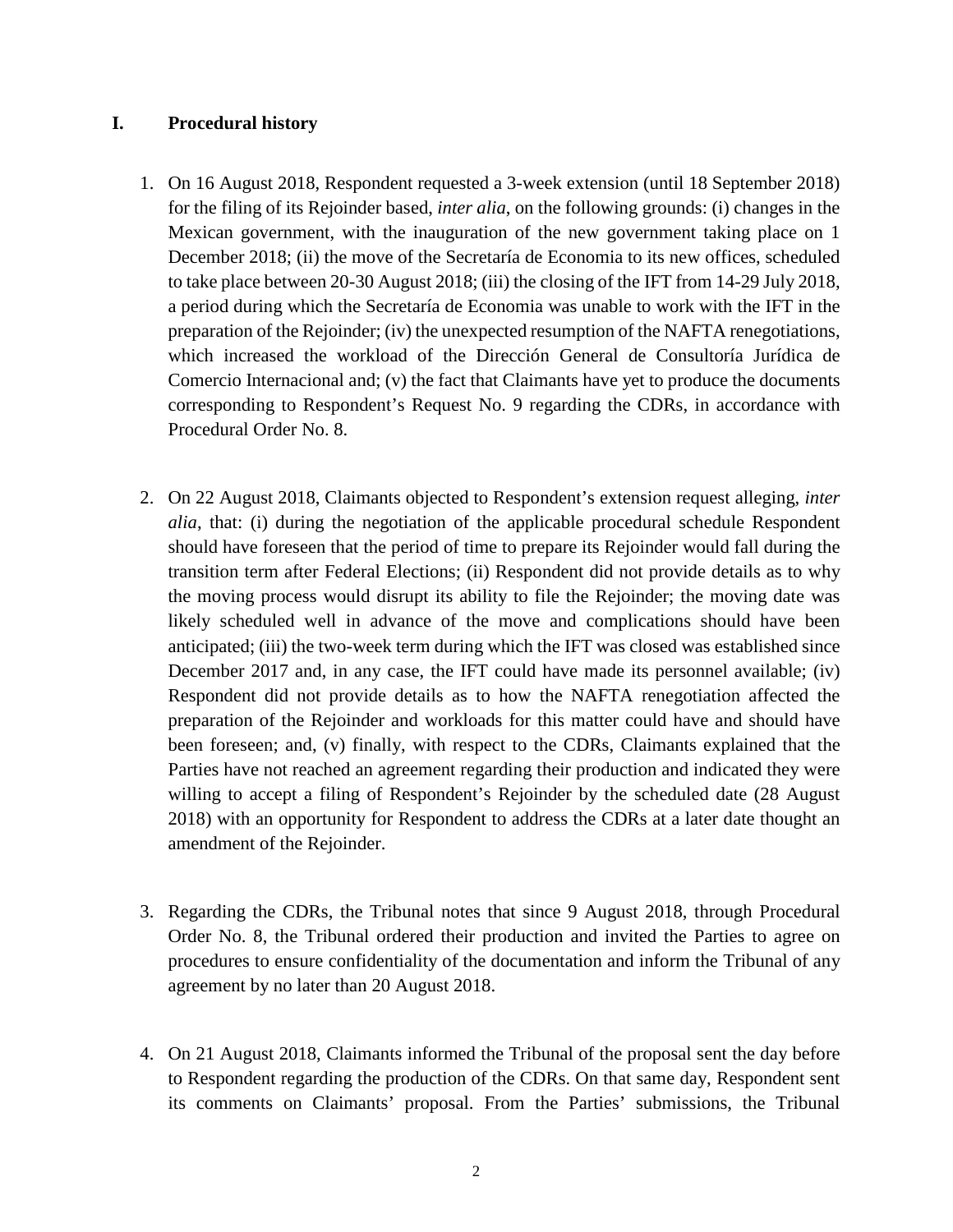understands that the Parties are still working to reach an agreement and do not need yet the Tribunal's intervention to set a proceeding on their behalf.

# **II. Tribunal's analysis**

- 5. The Tribunal has carefully reviewed the Parties' submissions and agrees with Claimants in that the first four reasons invoked by Respondent to request an extension — summarized in points (i) to (iv) of paragraph 1 above — are not sufficiently explained and justified, and therefore are not acceptable.
- 6. However, the fact that Claimants have yet to produce the CDRs is a valid ground to grant an extension because these documents may be relevant and necessary to prepare Respondent's defense.
- 7. The Tribunal considered Claimants' proposal that Respondent file its Rejoinder on 28 August 2108 and then amend the Rejoinder after receiving the CDRs. However, the Tribunal considers that such proposal would not add to the efficiency of the proceedings, but rather may result in unnecessary debates as to the scope of the amendment of the Rejoinder.

# **III. The Tribunal's decision**

- 8. Based on the foregoing reasons, the Tribunal:
	- a. Suspends the deadline for filing the Rejoinder until further notice of the Tribunal.
	- b. Invites the Parties to reach an agreement on the applicable procedure to produce the CDRs by no later than 31 August 2018 and inform the Tribunal accordingly.
- 9. If the Parties do not reach an agreement by 1 September 2018, the Tribunal will take the corresponding decisions regarding the production of the CDRs and set the new date to file the Rejoinder.